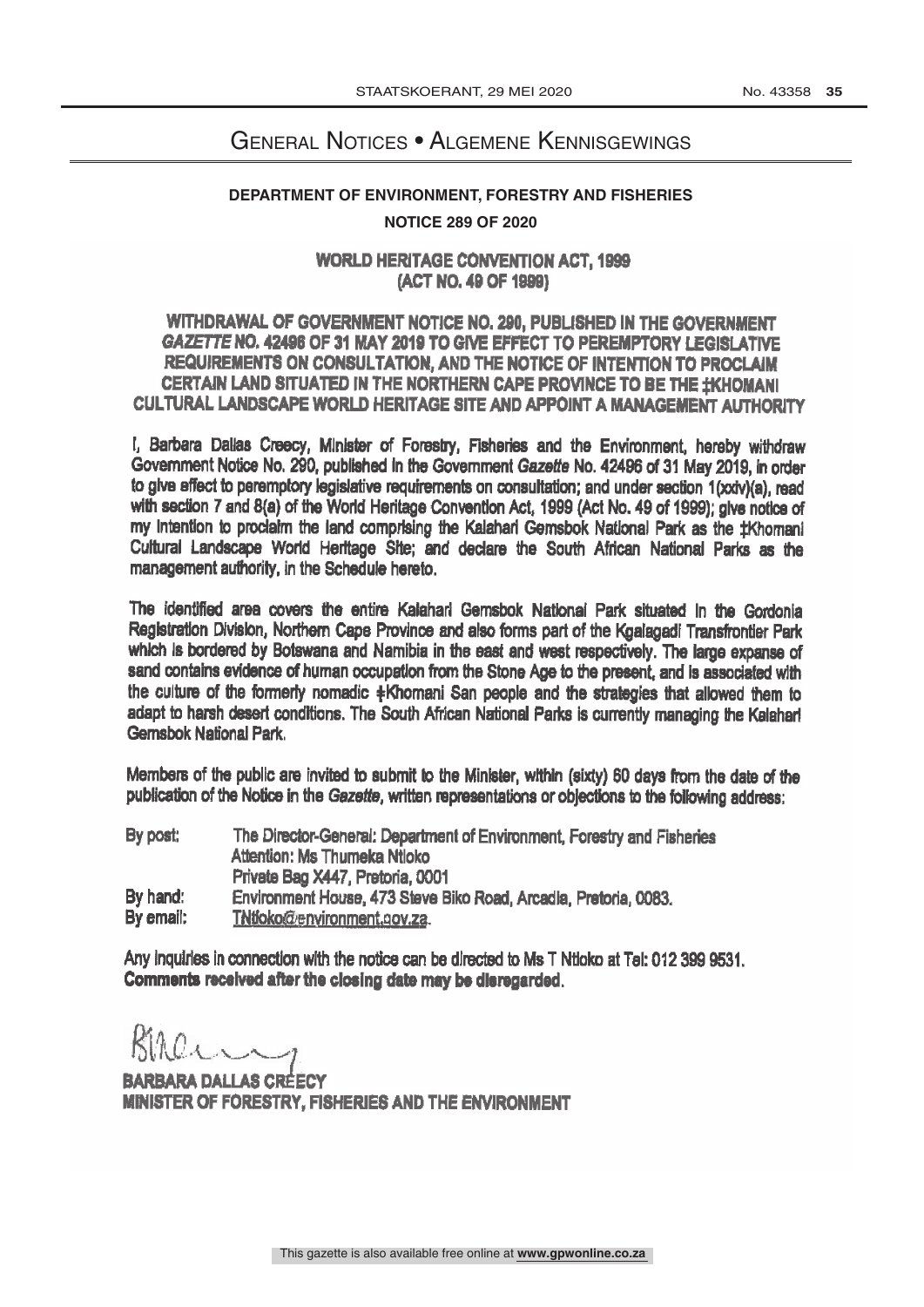## SCHEDULE

- $1.$ Farm Lang Klaas Dam No. 21, Division of Gordonia Registration, Northern Cape Province, measuring 12507.5153 hectares;
- $2<sub>1</sub>$ Farm Bayip No. 13, Division of Gordonia Registration, Northern Cape Province, measuring 11351.9532 hectares:
- Farm Groot Brak No. 11, Division of Gordonia Registration, Northern Cape Province,  $3<sub>1</sub>$ measuring 12382.1602 hectares;
- 4. Farm Seven Pans No. 26, Division of Gordonia Registration, Northern Cape Province, measuring 12872.8688 hectares
- 5. Farm Tigna Brualch No.58, Division of Gordonia Registration, Northern Cape Province, measuring 16842.1912 hectares;
- 6. Farm Innerleithen No.17, Division of Gordonia Registration, Northern Cape Province, measuring 13563.8070 hectares;
- $7<sub>1</sub>$ Farm Ellies Kolk No.27, Division of Gordonia Registration, Northern Cape Province, measuring 12716.8330 hectares;
- 8. Farm Muirfield No. 50, Division of Gordonia Registration, Northern Cape Province, measuring 9201.6964 hectares;
- 9. Farm Kousaunt No. 12, Division of Gordonia Registration, Northern Cape Province, measuring 14643.8412 hectares:
- Farm Batu Pahat No. 31, Division of Gordonia Registration, Northern Cape Province,  $10<sub>1</sub>$ measuring 8506.1712 hectares:
- $11.$ Farm Dalkelth No. 53, Division of Gordonia Registration, Northern Cape Province, measuring 13624.1812 hectares:
- 12. Farm Tabuli Lagi No. 6, Division of Gordonia Registration, Northern Cape Province, measuring 116772404 hectares;
- 13. Farm Gemsbok Plain No. 64, Division of Gordonia Registration, Northern Cape Province, measuring 12546.7654 hectares;
- $14.$ Farm Kameelsleep No. 38, Division of Gordonia Registration, Northern Cape Province, measuring 12909.1451 hectares;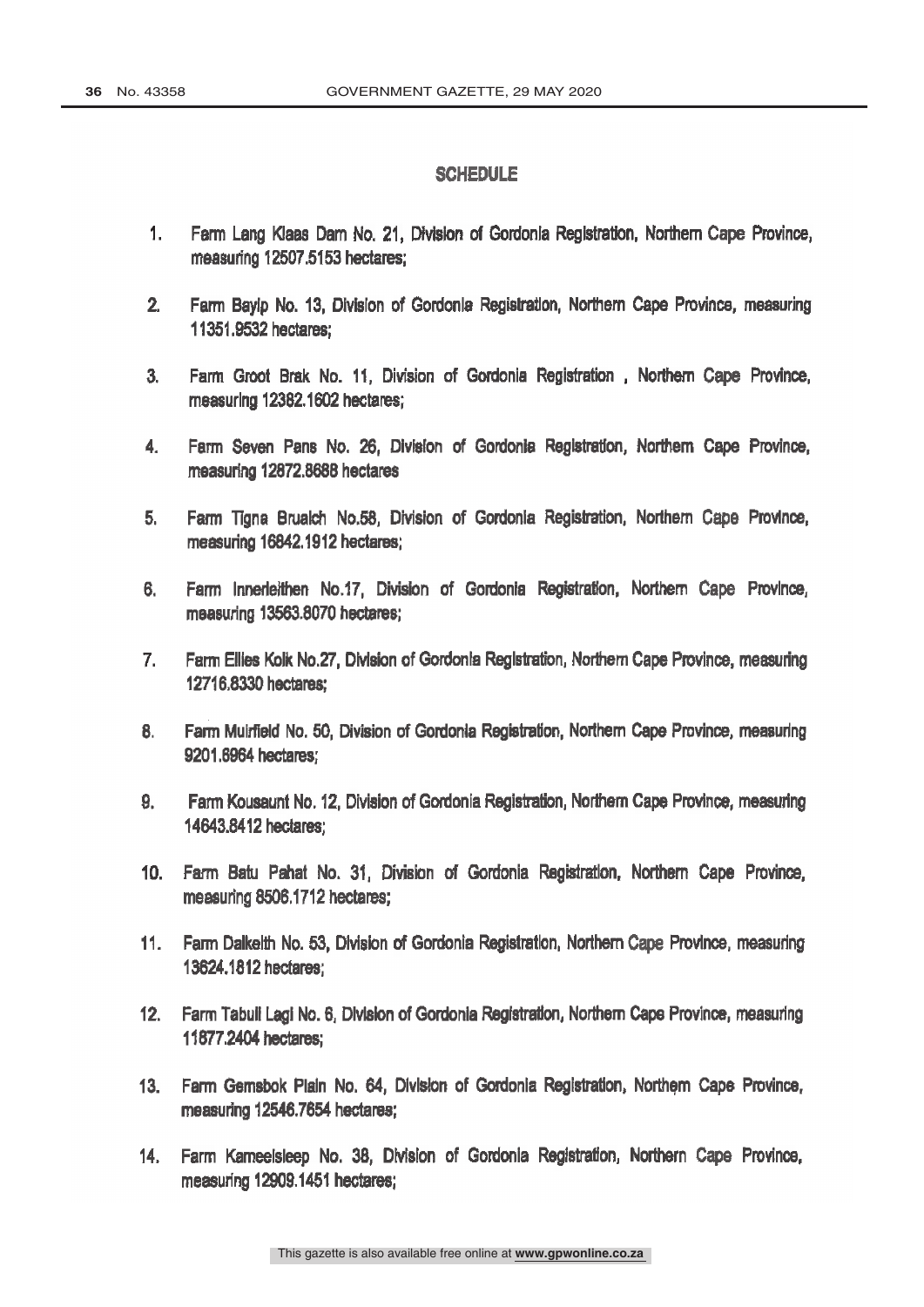- Farm Jacksons Draaj No. 3. Division of Gordonia Registration, Northern Cape Province,  $15.$ measuring 9611.6141 hectares:
- Farm Witkools Kolk No. 35, Division of Gordonia Registration, Northern Cape Province,  $16.$ measuring 12512.2547 hectares;
- Farm Sitszas No. 54, Division of Gordonia Registration, Northern Cape Province, measuring  $17.$ 12769.4004 hectares:
- 18. Farm Okulp No. 16, Division of Gordonia Registration, Northern Cape Province, measuring 13257.3301 hectares:
- 19. Farm Uri Karuus No. 60, Division of Gordonia Registration, Northern Cape Province, measuring 16019.9915 hectares;
- 20. Farm Driefendas No. 48, Division of Gordonia Registration, Northern Cape Province, measuring 15766.9913 hectares;
- 21. Farm The Little Outspan No. 32, Division of Gordonia Registration, Northern Cape Province, measuring 9292.9590 hectares;
- 22. Farm Kij Garries No.39, Division of Gordonia Registration, Northern Cape Province, measuring 12650.0781 hectares;
- 23. Farm Kaspers Draai No. 30, Division of Gordonia Registration, Northern Cape Province, measuring 12817.3693 hectares;
- Farm Bitter Pan No. 44, Division of Gordonia Registration, Northern Cape Province, measuring  $24.$ 14959.0515 hectares:
- Farm Lijers Draai No. 10, Division of Gordonia Registration, Northern Cape Province,  $25.$ measuring 15388.4282 hectares;
- 26. Farm Bonally No. 43, Division of Gordonia Registration, Northern Cape Province, measuring 12503.3671 hectares;
- Farm Nu-Quap No. 45, Division of Gordonia Registration, Northern Cape Province, measuring  $27.$ 13174.7430 hectares;
- Farm Kannaguass No. 5, Division of Gordonia Registration, Northern Cape Province, 28. measuring 12856.2751 hectares;
- Farm Gopeng No. 46, Division of Gordonia Registration, Northern Cape Province, measuring 29. 15399.8847 hectares;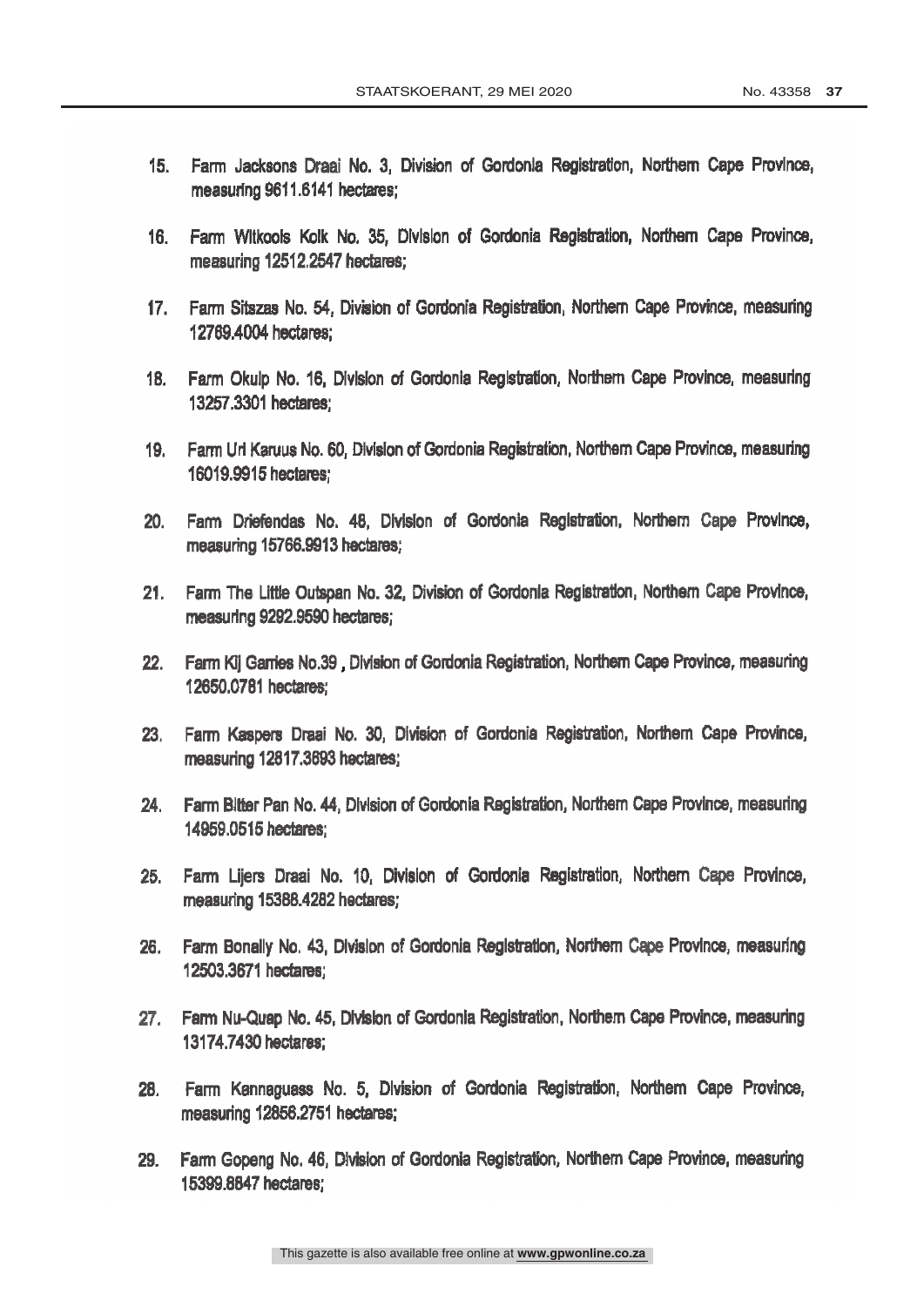- Farm Kyky No. 92, Division of Gordonia Registration, Northern Cape Province, measuring  $30.$ 11154.7798 hectares;
- $31.$ Farm Kamfers Boom No. 65, Division of Gordonia Registration, Northern Cape Province, measuring 14801.1621 hectares:
- $32.$ Farm 643 No. 643, Division of Gordonia Registration, Northern Cape Province, measuring 77636.7313 hectares:
- 33. Farm Ardlamont No. 40. Division of Gordonia Registration, Northern Cape Province, measuring 9328,4594 hectares:
- 34. Farm Aba Qua No. 47, Division of Gordonia Registration, Northern Cape Province, measuring 13496,2297 hectares;
- Farm Killiekrankie No. 93, Division of Gordonia Registration, Northern Cape Province,  $35.$ measuring 15387.0940 hectares;
- Farm Dalmuir No. 49, Division of Gordonia Registration, Northern Cape Province, measuring 36. 12904.0779 hectares:
- 37. Farms Moravet No. 42, Division of Gordonia Registration, Northern Province, measuring 10156.8909 hectares;
- 38. Farm Coolan No. 19, Division of Gordonia Registration, Northern Cape Province, measuring 9716.1160 hectares;
- Farm Braemar No. 34. Division of Gordonia Registration, Northern Cape Province, measuring 39. 9280.6166 hectares;
- Farm Montrose No. 63. Division of Gordonia Registration, Northern Cape Province, measuring 40. 13186.7511 hectares:
- 41, Farm Cubitje Quap No. 25, Division of Gordonla Registration, Northern Cape Province, measuring 13316.8092 hectares;
- 42. Fam Oup S.A.M.R Reserve No. 67, Division of Gordonia Registration, Northern Cape Province, measuring 1984.4041 hectares;
- Farm Urip Qua No. 24, Division of Gordonia Registration, Northern Cape Province, measuring 43. 9989,9430 hectares;
- Farm Lammermoor No. 18, Division of Gordonia Registration, Northern Cape Province, 44. measuring 12292.4697 hectares;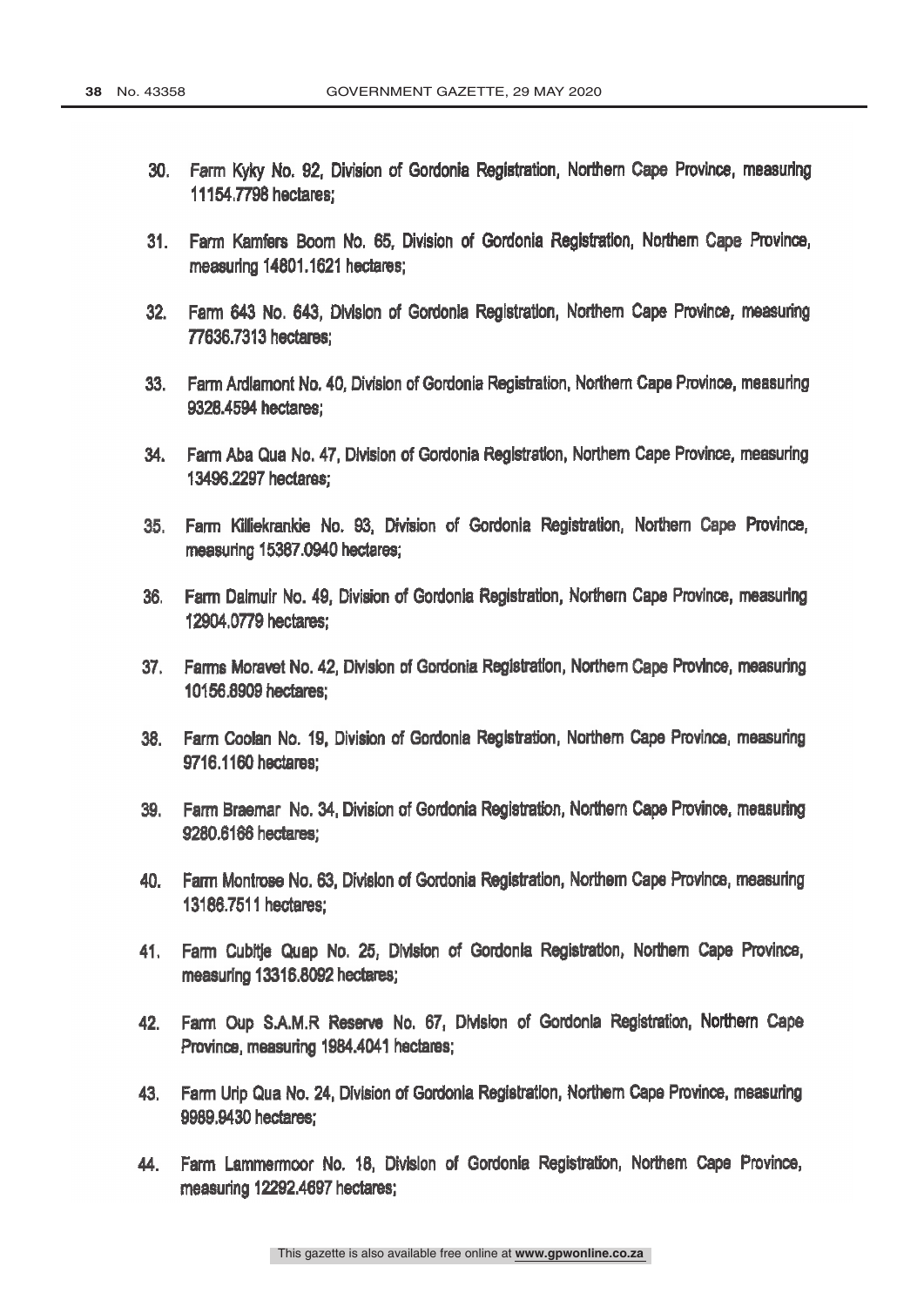- Farm Craig Lockhart No. 52, Division of Gordonia Registration, Northern Cape Province, 45. measuring 10644.2261 hectares;
- Farm Koodoo Bush No. 9, Division of Gordonia Registration, Northern Cape Province, 46. measuring 15047.6387 hectares;
- 47. Farm Kwang No. 22, Division of Gordonia Registration, Northern Cape Province, measuring 12558.9738 hectares:
- Farm Namabies No. 33, Division of Gordonia Registration, Northern Cape Province, measuring 48. 6975,2558 hectares:
- 49. Farm Dochfour No. 41, Division of Gordonia Registration, Northern Cape Province, measuring 11050.3163 hectares;
- 50. Farm Kaagan No. 7, Division of Gordonla Registration, Northern Cape Province, measuring 11814.250 hectares;
- 51. Farm Karib Gnoos No. 62, Division of Gordonia Registration, Northern Cape Province, measuring 10666.5435 hectares;
- Farm Haas Pan No. 20, Division of Gordonia Registration, Northern Cape Province, measuring 52. 12165.2253 hectares:
- Farm Sekwats No. 90. Division of Gordonia Registration, Northern Cape Province, measuring 53. 11465.0387 hectares:
- 54. Farm Strathfillian No. 15, Division of Gordonia Registration, Northern Cape Province. measuring 8654.0964 hectares;
- 55. Farm Dikbaards Kolk No, 36, Division of Gordonia Registration, Northern Cape Province, measuring 12178.8972 hectares;
- 56. Farm Roolbrak No. 61, Division of Gordonia Registration, Northern Cape Province, measuring 9594,1010 hectares:
- Farm Saint John's Dam No. 94, Division of Gordonia Registration, Northern Cape Province, 57. measuring 15852.4688 hectares;
- 58. Farm Dankbaar No. 4, Division of Gordonia Registration, Northern Cape Province, measuring 10954.5734 hectares;
- Farm Nelsles Pan No. 8, Division of Gordonia Registration, Northern Cape Province, 59. measuring 11007.3554 hectares;